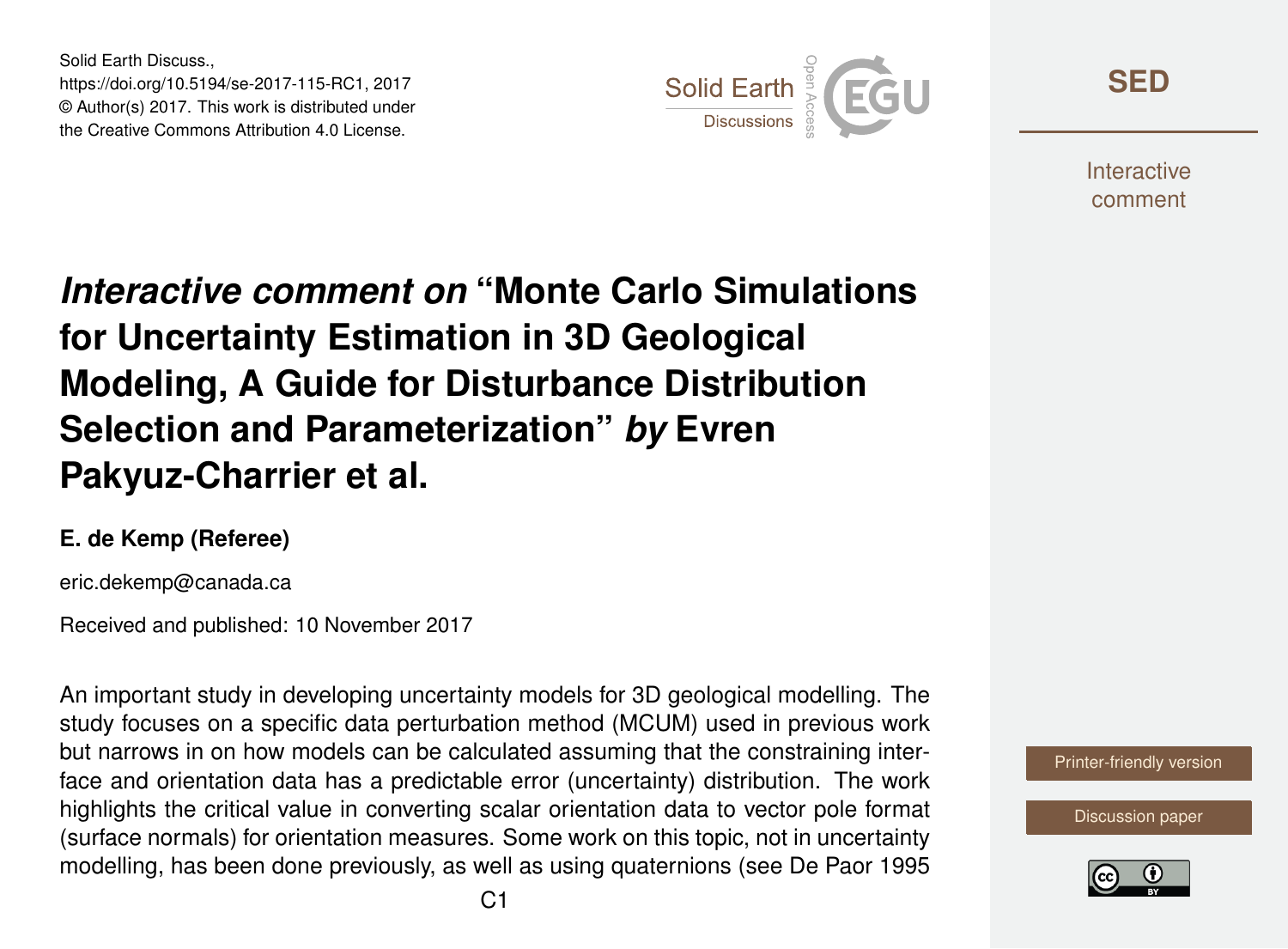(Quaternions, raster shears, and the modeling of rotations in structural and tectonic studies (1995) Geol Soc. Amer. Abs. with Prog., 27 (6), p. A72.), Karney 2007) to spherically rotate (perturb)the observation set. Also, highligts the value in assessing and transforming heteroscadastic data. Only 2 case studies were used to make the point that using poles versus dip/direction scalar values enhances uncertainty reduction. Probably does for the most part but could have demonstrated this more systematically and dramatically with a sphere of orientation measures. A considerable mathematical expose was done making the case for Baysian approach to developing priors for the distributions but this was hard to follow from a practical point of view. This section could use some more explanatory context such as when local or global priors are being estimated and how this is being done from the field point of view. Multi-observation sites to calculate local distributions? By regions? A major assumption sampling/disturbing ie. at K=100 the vMF distribution for orientation measures is that underlying natural variability is randomly concentrated on a spherical cluster. This is rarely the case in nature as there is generally a process dependant geometric bias such as deformation that controls rotation parameters. To capture this more work would need to be done. Perhaps part 2 but this will become important. Quaternions are potentially a way to do this as they are rotations about a vector which could be a population or local mean (E3 - eigenvector for example). At least moving from scalar orientation to poles is a great start. What about polarity? A near vertical stratigraphic interface needs to be managed with components for the pole to have direction to allow for overturning. Has this been considered when the disturbance is conducted?

Overall a good and important study but could be made clearer and appealing for a wider audience if some more context and practical implications could be given.

Please see specific comments in the attached PDF.

Please also note the supplement to this comment: <https://www.solid-earth-discuss.net/se-2017-115/se-2017-115-RC1-supplement.pdf>

## **[SED](https://www.solid-earth-discuss.net/)**

**Interactive** comment

[Printer-friendly version](https://www.solid-earth-discuss.net/se-2017-115/se-2017-115-RC1-print.pdf)

[Discussion paper](https://www.solid-earth-discuss.net/se-2017-115)